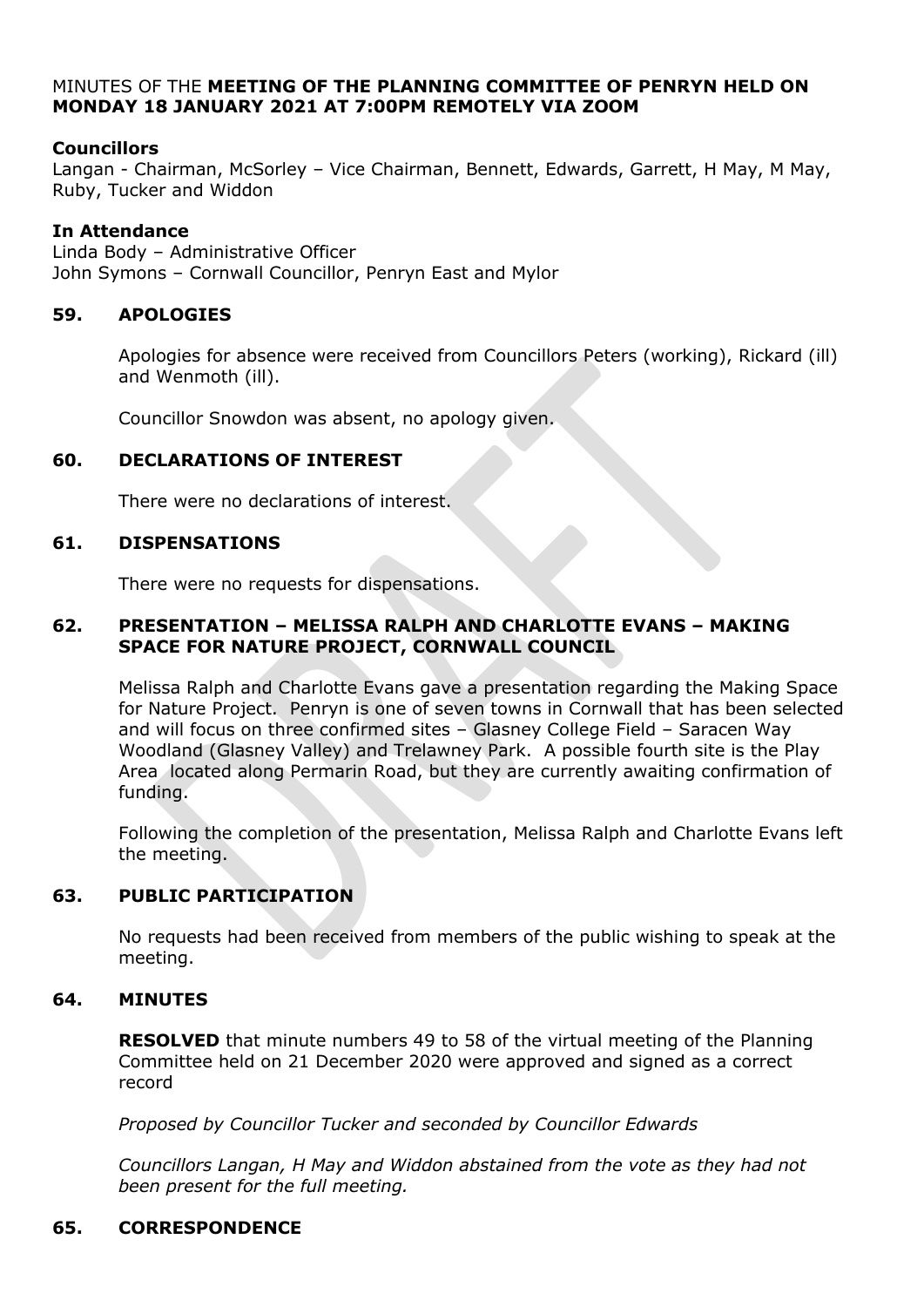# **Cornwall Council – Letter from Mark Ball, Planning Officer**

Confirming that application ref: PA20/04042 - 22 North Parade, Falmouth, TR11 2TD will be debated at Cornwall Council's planning committee meeting scheduled for Monday 25 January 2021 at 10am. The Town Council can register to speak on the application.

After a general discussion Councillor Langan requested that the town Council's previous comments be reiterated to the Planning Officer and that there would be no need for Council representation at the meeting.

### **Cornwall Council – Email from Hayley Wray, Development Officer**

Application Ref: PA20/09108 - 5 Russell's Way, Penryn, TR10 8RZ – replacement of four windows and door at rear of property. The town Council's comments placed on this application were "Object to the use of PVC windows in a conservation area". The local Planning Officer's correspondence states that in this case there are no significant or demonstrable adverse impacts that could justify a refusal of permission.

The Planning requested confirmation that the Town Council either:

- Agreed with the Planning Officer's decision
- Agree to Disagree
- Having made strong planning reasons to maintain your original position on the proposal against my recommendation, it is requested that the application is determined by the Planning Committee

After a long debate, the committee decided against the Planning Officer's recommendation and the Chairman, Councillor Langan, requested that Councillor Symons takes the application to the Planning Committee of Cornwall Council so that it can be determined there.

Councillor Symons offered to discuss the matter further with the Planning Officer and the applicant and report back.

# **66. PLANNING APPLICATIONS**

# *PA20/10567 – 18 Polwithen Road, Penryn*

*Proposed loft conversion including Juliet balcony, front porch and side utility room.*

**RESOLVED** that the Council has NO OBJECTIONS to the application.

*Proposed by Councillor McSorley and seconded by Councillor Widdon*

### *PA20/10832 – Land to the North of Potters Meadow, Kernick Road, Penryn New dwelling house*

**RESOLVED** that the Town Council FULLY SUPPORTS the application

*Proposed by Councillor Widdon and seconded by Councillor McSorley*

*PA20/07975 – Barn and Stables, Gorran Gorras Farm, Love Lane, Penryn Non-material amendment to the change of roof design to decision PA20/03193*

**RESOLVED** that the Town Council has NO OBJECTIONS to the application.

*Proposed by Councillor Langan and seconded by Councillor McSorley*

# *PA20/11241 – Park Garage, Browns Hill, Penryn*